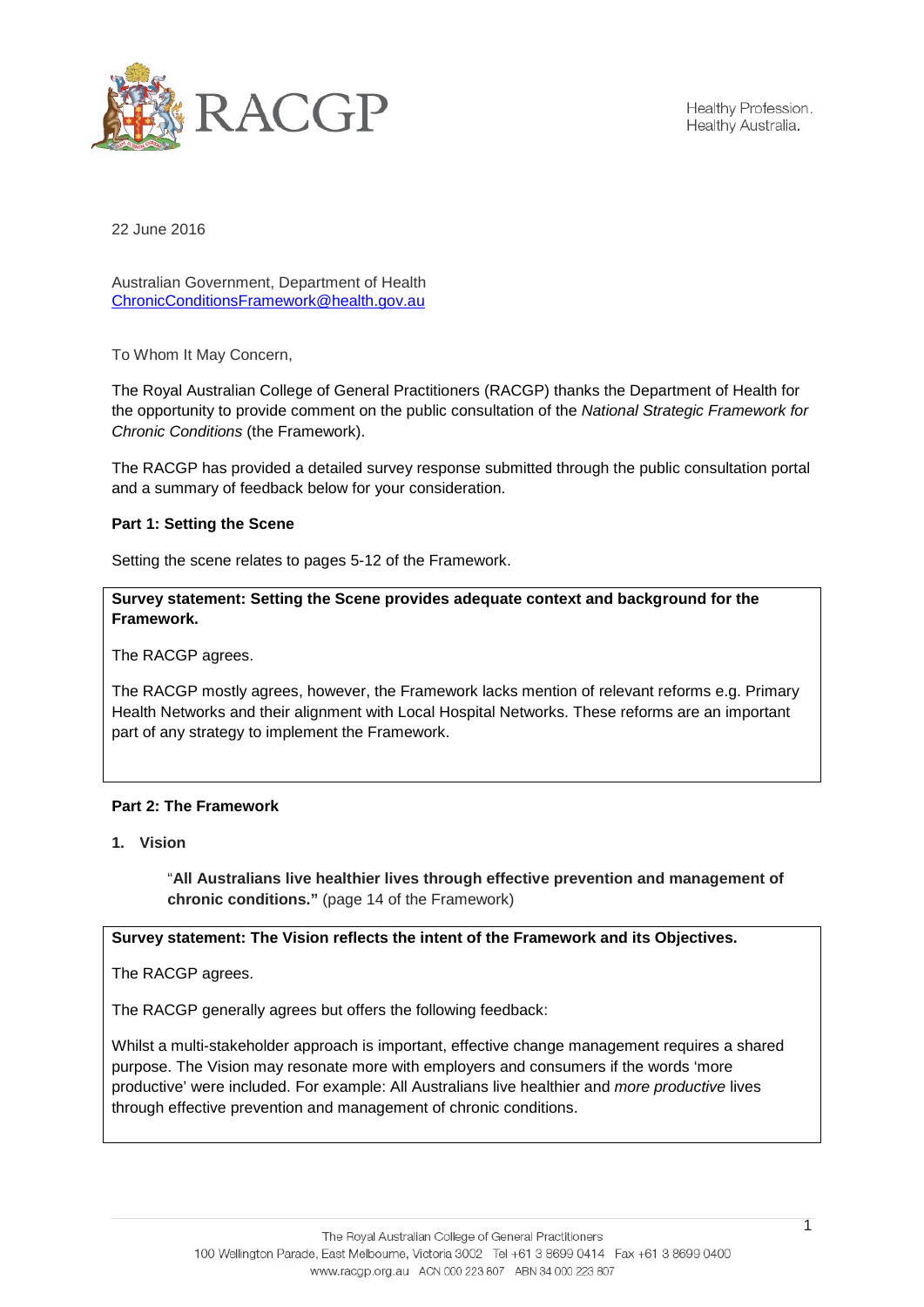

# **2. Principles**

Eight governing principles have been identified as the foundational tenets that enable the successful prevention and management of chronic conditions for all Australians (page 14 of the Framework).

The Principles are:

- 1. **Equity** all Australians receive safe, high quality health care irrespective of background or personal circumstance.
- 2. **Collaboration and Partnerships** identify linkages and act upon opportunities to cooperate and partner responsibly to achieve greater impacts than can occur in isolation.
- 3. **Access** high standard, appropriate support and services are available, accessible and affordable for all Australians.
- 4. **Evidence-based** rigorous, relevant and current evidence informs best practice and strengthens the knowledge-base to effectively prevent and manage chronic conditions.
- 5. **Person-centred approaches** the health system is shaped to recognise and value the needs of individuals, their carers and their families, to provide holistic care and support.
- 6. **Sustainability** strategic planning and responsible management of resources delivers longterm improved health outcomes.
- 7. **Accountability and Transparency** decisions and responsibilities are clear and accountable, and achieve best value with public resources.
- 8. **Shared Responsibility** all parties understand, accept and fulfil their roles and responsibilities to ensure enhanced health outcomes for all Australians.

### **Survey statement: The Principles of the Framework are appropriate and comprehensive.**

The RACGP agrees.

The RACGP mostly agrees, but offers the following suggestions:

With regard to comprehensiveness, detail is required on the processes for achieving change. Clarity around identification of all stakeholders including the 'health workforce', and their roles in achieving the Vision, is needed. In particular, the role of Primary Health Networks (PHNs) as system level change agents. PHNs will have an important role in facilitating clinical leadership and improvement at a number of levels.

Missing is any acknowledgement that chronic diseases are progressive, and that death is often preceded by a prolonged period of advanced disease with disability. Chronic disease management therefore requires continuous care along the whole illness trajectory. The Framework currently focuses on treatment and looks 'upstream' to address the causes. It is essential to also look 'downstream' and address the consequences of progressive advanced disease. Advance care planning is one such initiative that merits greater support to ensure patient preferences for care are known.

The RACGP suggests altering **Principle 5** to read: "..the health system is shaped to recognise and value the needs of individuals, their carers and their families, to provide holistic and *continuous* care and support".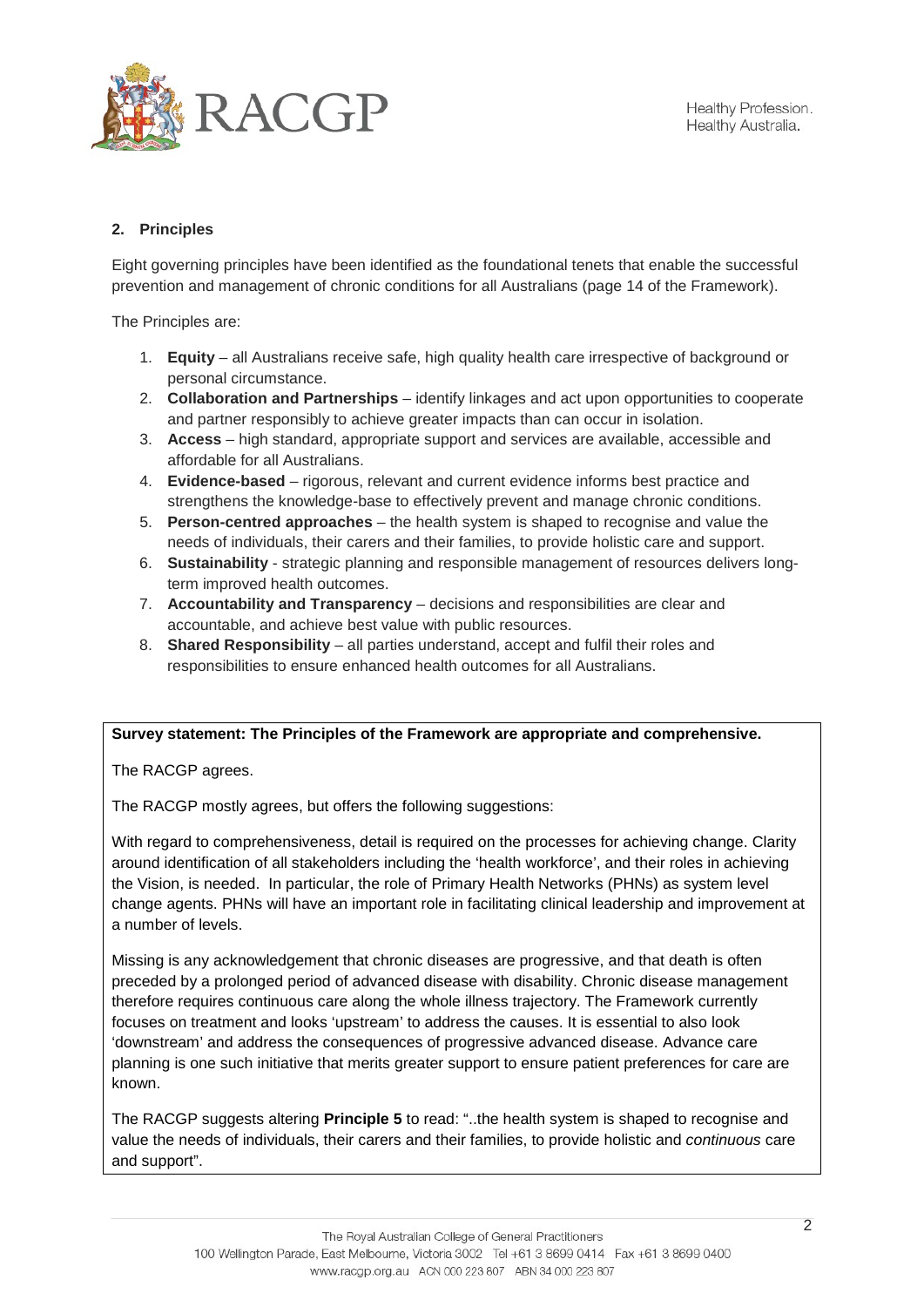

## **3. Enablers**

Six Enablers have been identified that will assist in achieving the Vision of this Framework (page 14 of the Framework). The Enablers comprise:

- **Governance and Leadership** supports evidence-based shared decision-making and encourages collaboration to enhance health system performance.
- **Health Workforce** a suitably trained, resourced and distributed workforce is supported to work to its full scope of practice and is responsive to change.
- **Research** quality health research accompanied by the translation of research into practice and knowledge exchange strengthens the evidence base and improves health outcomes.
- **Data and Information** the use of consistent, quality data and real-time data sharing enables monitoring and quality improvement to achieve better health outcomes.
- **Technology** supports more effective and accessible prevention and management strategies and offers avenues for new and improved technologically driven initiatives.
- **Resources** adequate allocation, appropriate distribution and efficient use of resources, including funding, to address identified health needs over the long-term.

**Survey statement: The Framework identifies the key Enablers to assist in achieving the Vision of the Framework.** 

The RACGP agrees.

Whilst the RACGP mostly agrees, it suggests inclusion of **Effective Change Management**. Translation of research into practice takes time and has a number of fundamental steps that need to be managed effectively at all levels.

The composition of the **Health Workforce** needs to be identified more specifically. In particular, the central role of general practice in the management of people with chronic conditions. The vast majority of health workforce recommendations in the Framework are core to general practice. If general practice is to be an effective enabler, appropriate funding models are needed to support all of the tasks required of GPs in chronic disease management. I refer you to the *RACGP's Vision for general practice and a sustainable healthcare system*: [www.racgp.org.au/support/advocacy/vision/](http://www.racgp.org.au/support/advocacy/vision/)

The Framework also includes the following Partners in the prevention and management of chronic conditions:

- Individuals, families and carers
- Communities<br>• The public be
- The public health sector
- All levels of government
- Non-government organisations.<br>• The private sector, including private
- The private sector, including private health providers, industry and private health insurers.
- Researchers and academics.

The RACGP recommends that **Employer** is added this list. From a consumer's perspective, work is an important element. Any strategy on chronic illness needs to also have alignment between employment practices and policies.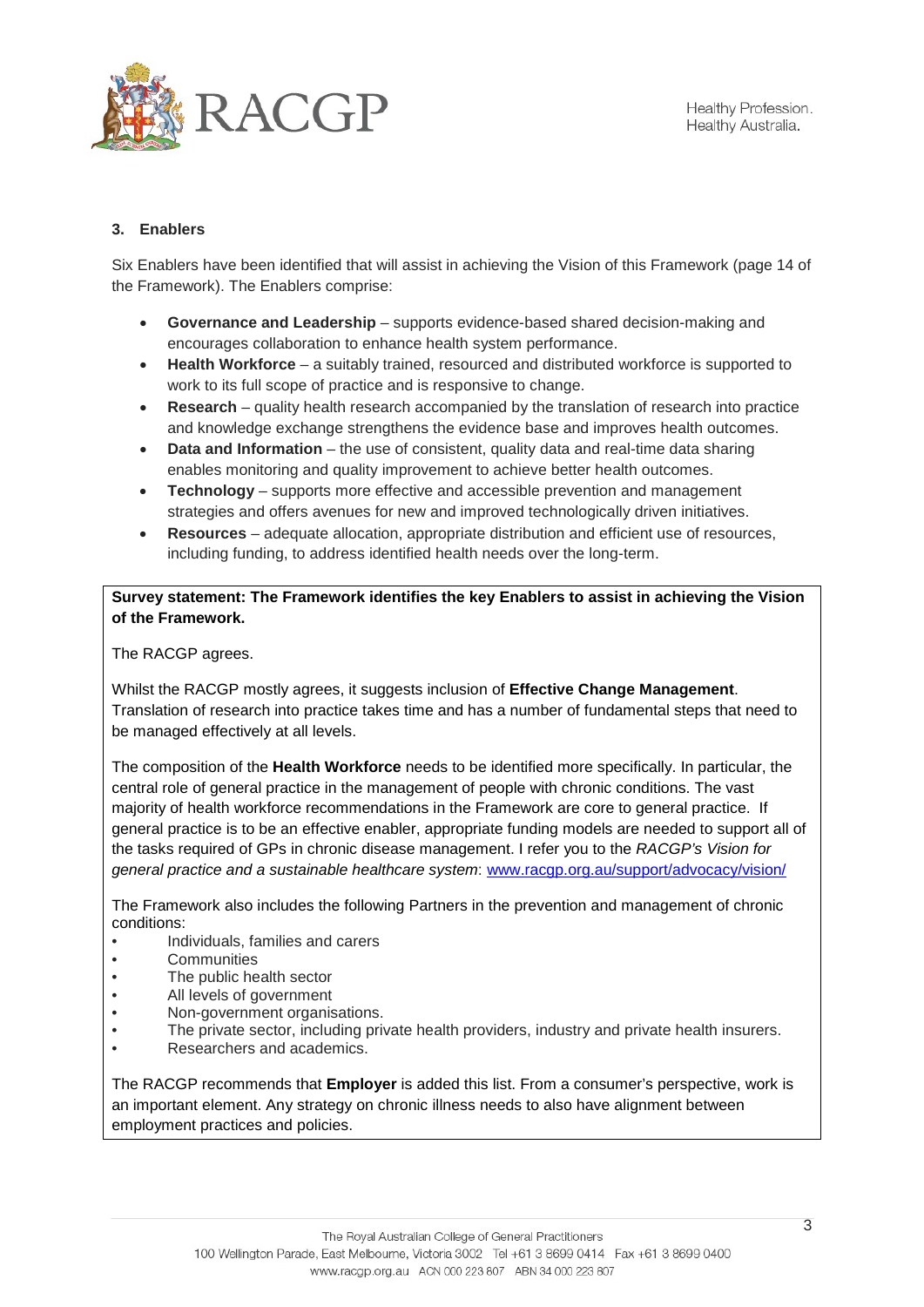

### **4. Objectives**

The Vision is supported by the following three (3) Objectives (page 16 of the Framework):

- 1. Focus on prevention for a healthier Australia.
- 2. Provide effective and appropriate care to support people with chronic conditions and optimise quality of life.
- 3. Target priority populations.

**Survey statement: Overall, the three Objectives of the Framework appropriately identify the key areas for action to address chronic conditions in Australia.** 

The RACGP agrees.

The RACGP mostly agrees, but suggests including an overarching indicator as a measure of progress as an aspirational objective. The document acknowledges the complexities of having a single indicator for measuring the impact of the Framework. A single patient-reported outcome measure, like that used by the NHS Outcomes Framework, on Quality of Life could be included as an overarching indicator for people with long-term chronic conditions.

An accompanying document which focusses on measurement, purpose of measurement, which level (macro, meso, micro), types (structural, input, process, outcome, balancing) and using values-based approaches which incorporate both effectiveness and efficiency, would be useful as a tactical guide to data collection. For a reference on value-based approaches: Oliver-Baxter et al., 2016 Aust. Health Review<http://dx.doi.org/10.1071/AH15104>

### **5. Strategic Priority Areas – Objective 1 Focus on prevention for a healthier Australia**

**Strategic Priority Areas** have been identified under Objective 1 (relates to pages 18-24 of the Framework).

Strategic Priority Area 1.1 Risk reduction Strategic Priority Area 1.2 Partnerships for health Strategic Priority Area 1.3 Critical early life stages Strategic Priority Area 1.4 Timely and appropriate detection

**Survey statement: The information provided in Objective 1 and its Strategic Priority Areas adequately addresses the key issues relating to the prevention of chronic conditions.**

The RACGP agrees but would like to suggest the following addition:

Strategic priority area 1.3 – Critical Early Life Stages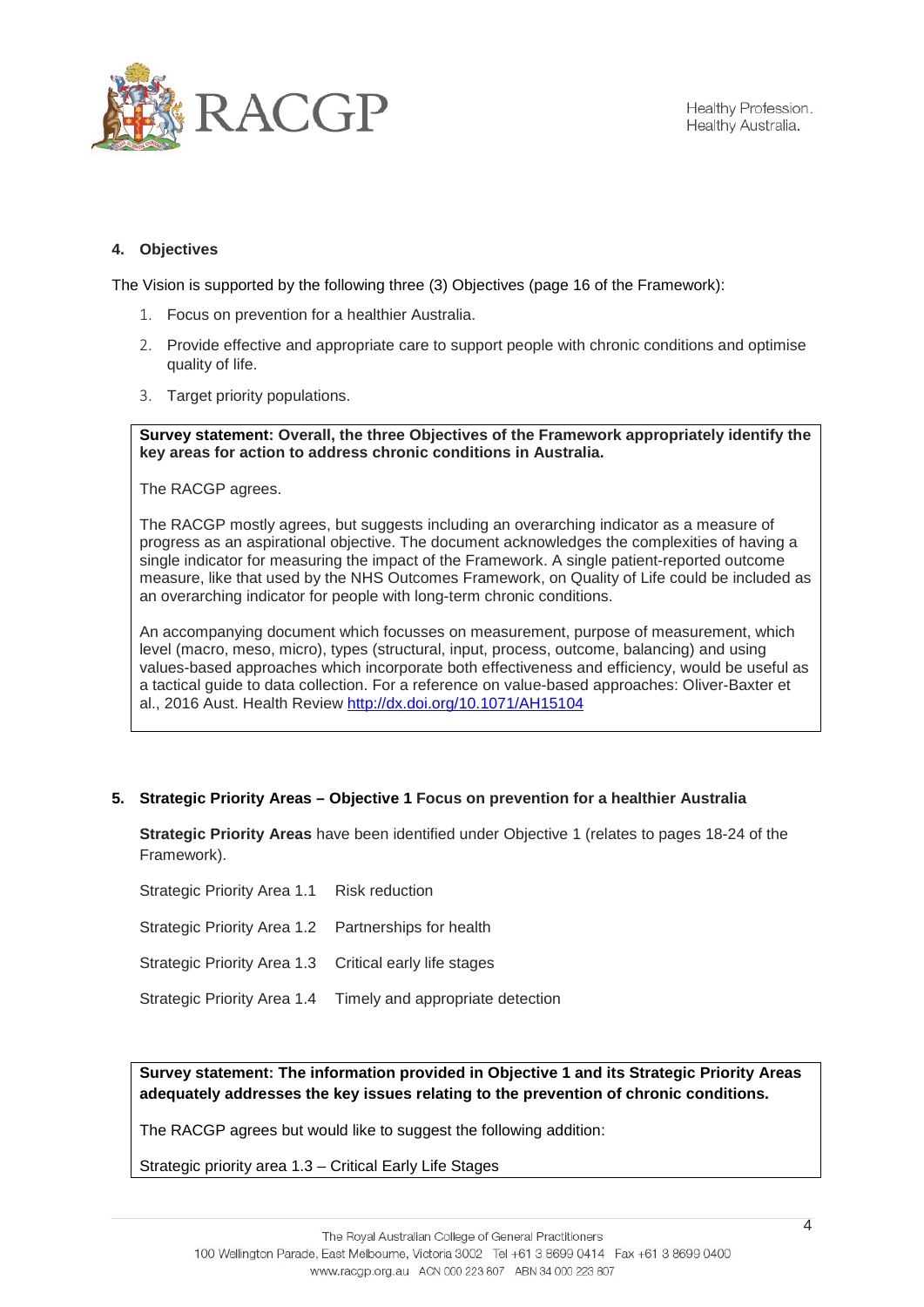

Strategic priority area 1.3 notes the importance of breastfeeding, nutrition, weight gain and socioeconomic factors on physical and mental development throughout infancy and childhood.

Given the significance of the maternal influence on health determinants on infants and into adolescence, the RACGP suggest adding a subheading to recognise and support the role of mothers, at home and in the workplace, in raising children.

Mothers are predominantly the primary carers of children. Work life balance with increasing cost of living and need for dual incomes impacts greatly on mothers who also do 80% of domestic chores and child rearing. Single parents are also most often women. (See www.abs.gov.au/ausstats/abs@.nsf/Products/6224.0.55.001~Jun 2012~Chapter~one Parent Families).

Such an inclusion would acknowledge the important role of mothers in the critical early life stages in health prevention.

## **6. Outcomes for Objective 1**

### **Outcomes for Objective 1 are described in detail from pages 18-24**.

What success will look like in 2025:

- 1. Fewer Australians live with chronic conditions or associated risk factors.
- 2. Australians with chronic conditions, or associated risk factors, develop them later in life and receive timely interventions to achieve optimal health outcomes.

**Survey statement: The phased and Aspirational Outcomes identified in each of the four Strategic Priority Areas will contribute to achieving Objective 1** (pages 18-24 of the Framework)

The RACGP agrees.

Whilst the RACGP agrees it suggests that *'*Active Engagement' (Strategic Priority Areas 2.1) is a necessary part of the prevention agenda, restricting it to Objective 2 alone is a missed opportunity. The RACGP suggests extending **Active Engagement** to be included in Objective 1.

### **7. Strategic Priority Areas – Objective 2**

**Strategic Priority Areas** have been identified under Objective 2 (relates to pages 25-34 of the Framework).

Objective 2: Provide effective and appropriate care to support people with chronic conditions and optimise quality of life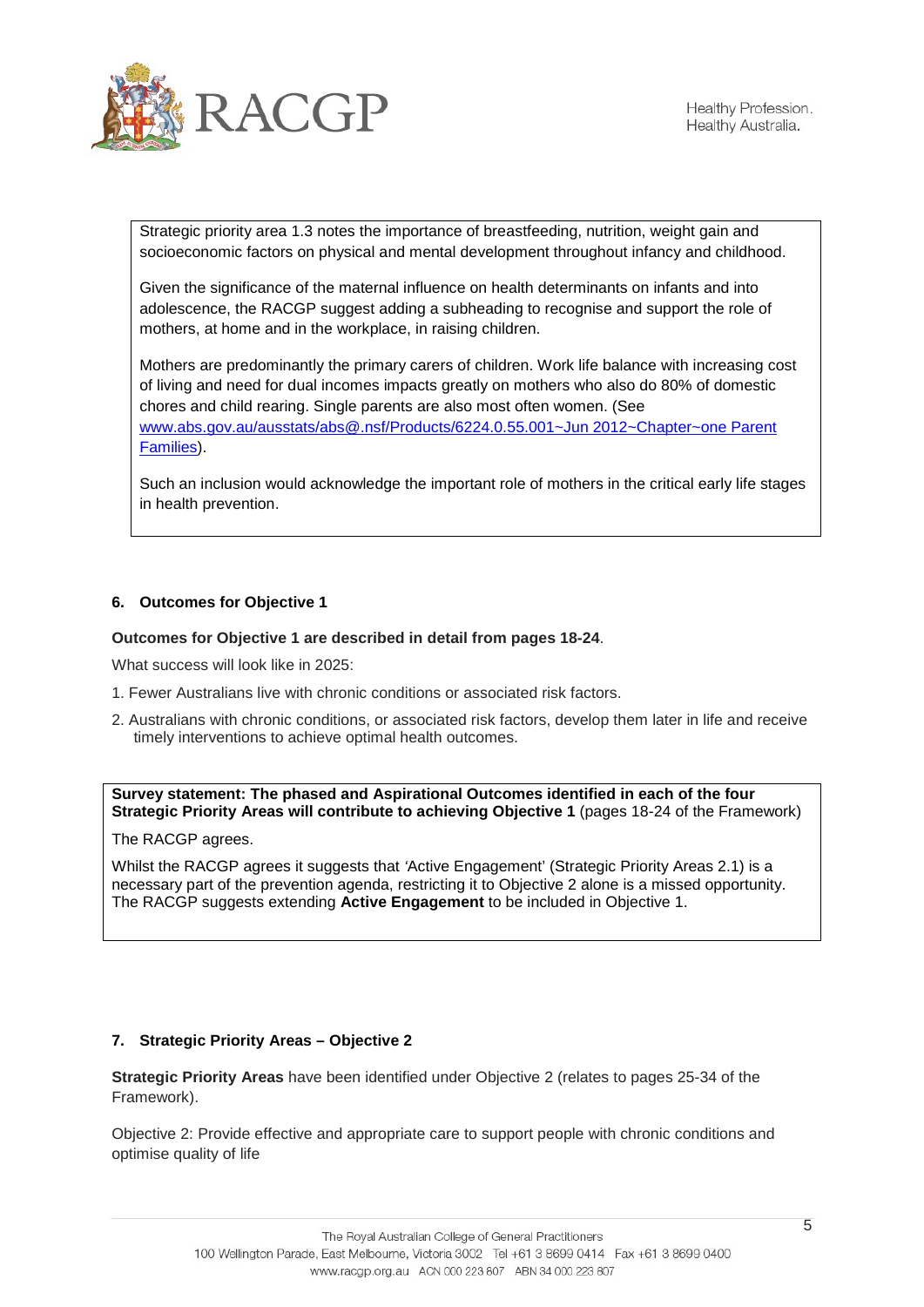

| Strategic Priority Area 2.1        | Active engagement          |
|------------------------------------|----------------------------|
| <b>Strategic Priority Area 2.2</b> | Continuity of care         |
| Strategic Priority Area 2.3        | Accessible health services |
| Strategic Priority Area 2.4        | Information sharing        |
| Strategic Priority Area 2.5        | Supportive systems         |

**Survey statement: Objective 2 and its Strategic Priority Areas adequately address the key issues relating to the provision of effective and appropriate care to support people with chronic conditions, and optimise quality of life**.

The RACGP agrees, but identifies the following key issue.

A key issue not addressed under Objective 2 is supporting people with chronic conditions as their disease progresses to advanced stages. Whilst people with chronic conditions are surviving longer, about half of the extra years of life involve significant disability and life-limiting illness where decisionmaking about future care preferences are often impaired. As a consequence, many people currently receive inappropriate and unwanted medical interventions at the end of life. [\[1,](#page-8-0) [2\]](#page-8-1).

The RACGP suggest that a strategic priority area should be added to address **advance care planning -** supporting patients with advanced disease and at the severe end of the illness trajectory or terminal illness.

Given the focus on patient-centred care and quality of care, it is important that these issues are raised early with patients before severe illness occurs, maximising patient input in decisions about their future care life [\[3\]](#page-8-2).

Inclusion of these issues into the Framework would facilitate earlier ACP conversations between patients, their families and health practitioners; has the potential to improve team care coordination and is applicable in all health service settings across the pathway of care, namely general practice, primary health care, residential aged care, specialist rooms, hospital and palliative care [\[3\]](#page-8-2).

Inclusion of this as a strategic priority highlights the necessity for a palliative phase of chronic disease management in the Framework.

**Survey statement: With regard to the five Strategic Priority Areas in Objective 2, is anything missing or what should change?**

RACGP response:

Strategic Priority Area 2.1: Active Engagement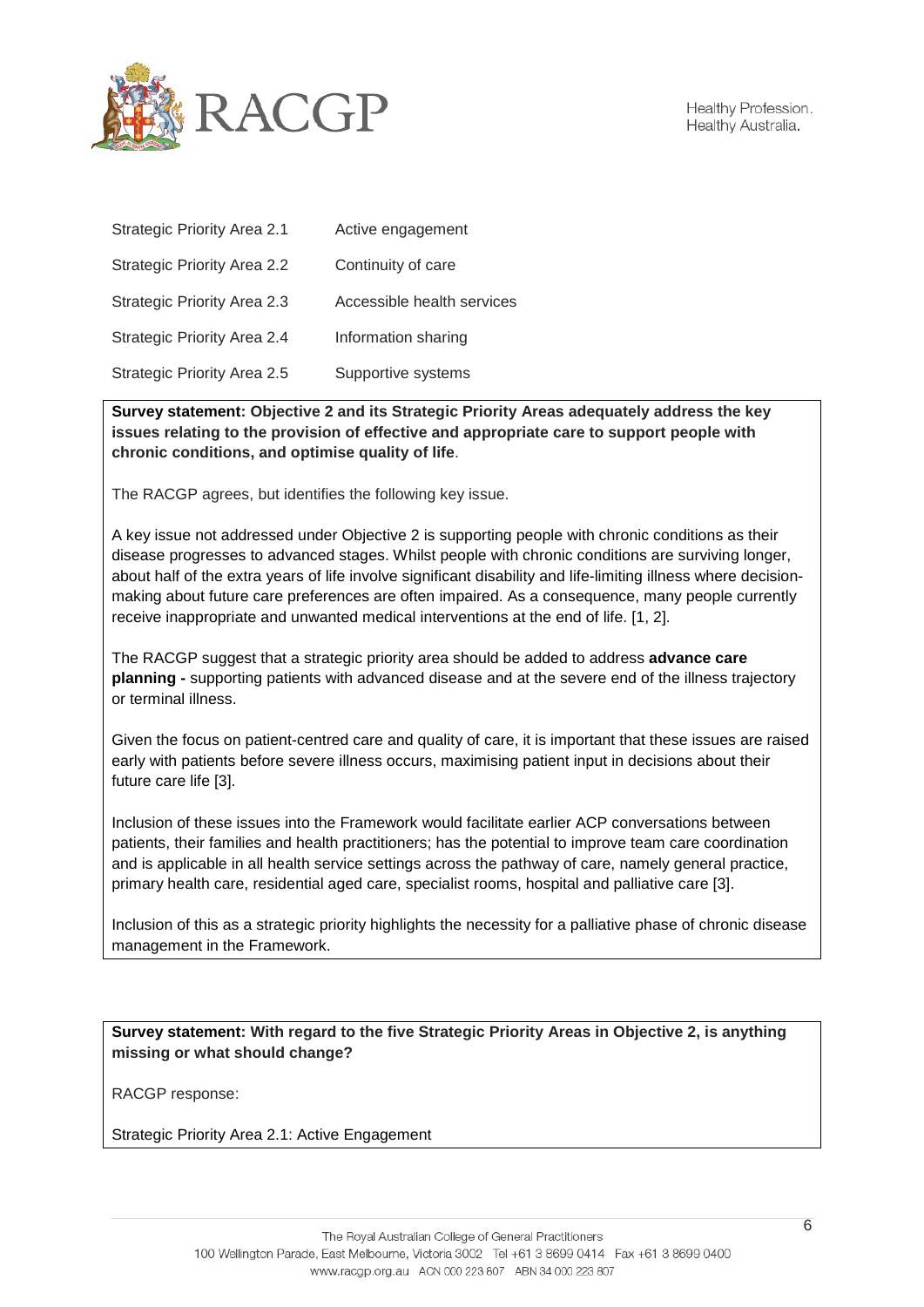

Active engagement is a critical factor that influences the success of treatment and prevention strategies. Measurement of patient engagement / activation is not routinely carried out. Clinicians should be given tools to support the measurement of patient activation [\[4\]](#page-8-3) just as they would biomedical metrics. The level of activation can be used to guide the tailoring of care plans.

Strategic Priority Area 2.2: Continuity of care

The concept of continuity of care should be expanded to include: relationship; informational; and management continuity. All aspects of continuity of care are critical and the relational aspect is very well aligned with the RACGP's Medical Home concept. It is recommended to broaden the continuity of care concept and highlight the Medical Home as a vehicle for all three types of continuity.

Strategic Priority Area 2.4: Information sharing

Currently this section distinguishes between data collection for either accountability or quality improvement. There needs to also be a focus on good quality data (particularly process data) to actually deliver care and is part of the care process. It is recommended to add emphasis on the utility of data to support care delivery processes as well as to monitor progress.

Strategic Priority Area 2.5: Supportive systems

Within Supportive Systems, 'funding strategy' (Framework, p32) is an important component in care however, many community support services have been defunded or had funding significantly reduced over the last 10 years. This critical component has not been addressed in the Framework.

To add to 2.5 is the concept of **social prescribing**, which is a way of linking patients in primary care with sources of support within the community. It highlights and offers an example of innovation. It is critical to note that while innovation should be encouraged, evaluation must also take place to ensure an evidence based approach. **Consider including social prescribing as an example of mobilising community resources.** 

## **8. Outcomes for Objective 2**

## **Outcomes for Objective 2 are described in detail from pages (p 25-34)**

What success will look like in 2025:

1. Australians with chronic conditions receive coordinated, person-centred and appropriate care.

2. Australians experience fewer complications or multimorbidities associated with chronic conditions.

3. Fewer Australians die prematurely due to specific chronic conditions (deaths in people aged under 75 years).

**Survey statement: The Phased and Aspirational Outcomes identified in each of the five Strategic Priority Areas will contribute to achieving Objective 2.**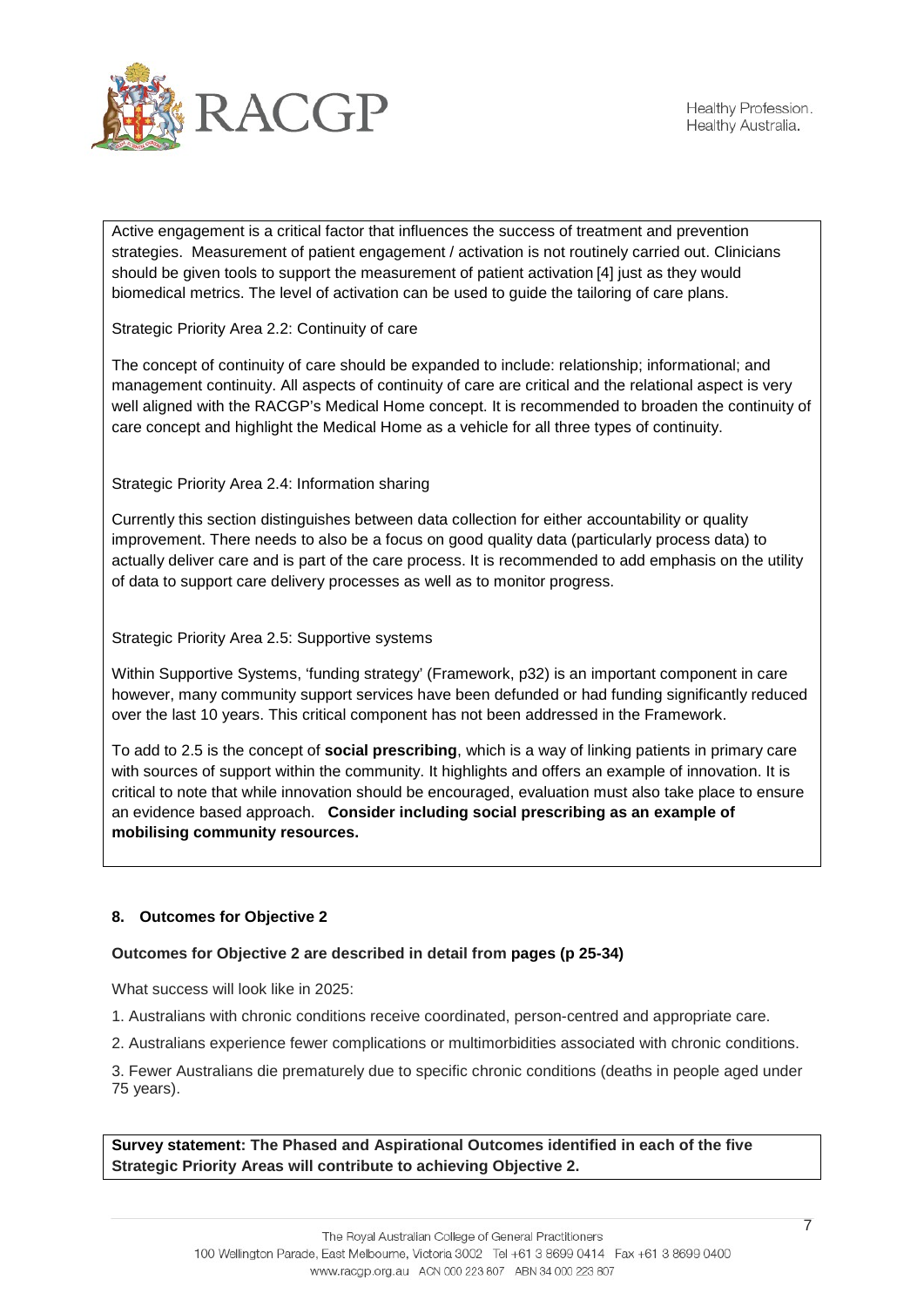

The RACGP agrees.

The RACGP recognise the need to include explicitly the need for safe care and prevention of harm from the care process itself in the outcomes for Objective 2.

The outcome statement "**Australians experience fewer complications or multimorbidities associated with chronic conditions**" (Framework p. 25) should clarify that this also applies to the possible harms associated with the care process. It should include complications of the condition itself and from the treatment of the condition i.e. iatrogenic harms. It currently reads as if it is only in relation to complications of the condition itself.

## **9. Final Comments**

There has been no comment on the relationship between states and federal systems which in terms of access, continuity and support systems are at the heart of the problem for people with chronic conditions not receiving optimal care.

Generally, the Framework contains a lot of motherhood statements, outcomes, measures of success, but no implementation plans. What is also needed is a 'road map' of how we get there, which includes both achievable time frames and the strategies involved.

The capability of general practice is currently being greatly undermined by the frozen Medicare rebate. The RACGP believes a quantum shift in the resourcing of general practice is required to enable GPs to provide, coordinate and facilitate care of people with chronic conditions (e.g. including improved IT, communication systems, and data requirements).

### **Summary of Recommendations:**

- **1. Vision** -Include "more productive" in the Vision statement
- **2. Principles** 
	- **a.** Articulate the processes for addressing change
	- **b.** Add 'continuous' care to Principle 5.
- **3. Enablers –**
	- **a.** Add "Effective Change Management" as an Enabler
	- **b.** Add "Employer" as a Partner
	- **c.** Identify the key stakeholders comprising the Health Workforce
- **4. Overall Objectives -** Include an overarching indicator as a measure of progress
- **5. Objective 1 /Strategic Priority Area 1.3: Critical early life stages** add provision for mothers and working women raising children
- **6. Objective 1 Outcomes -** extend Active Engagement to be included as an outcome